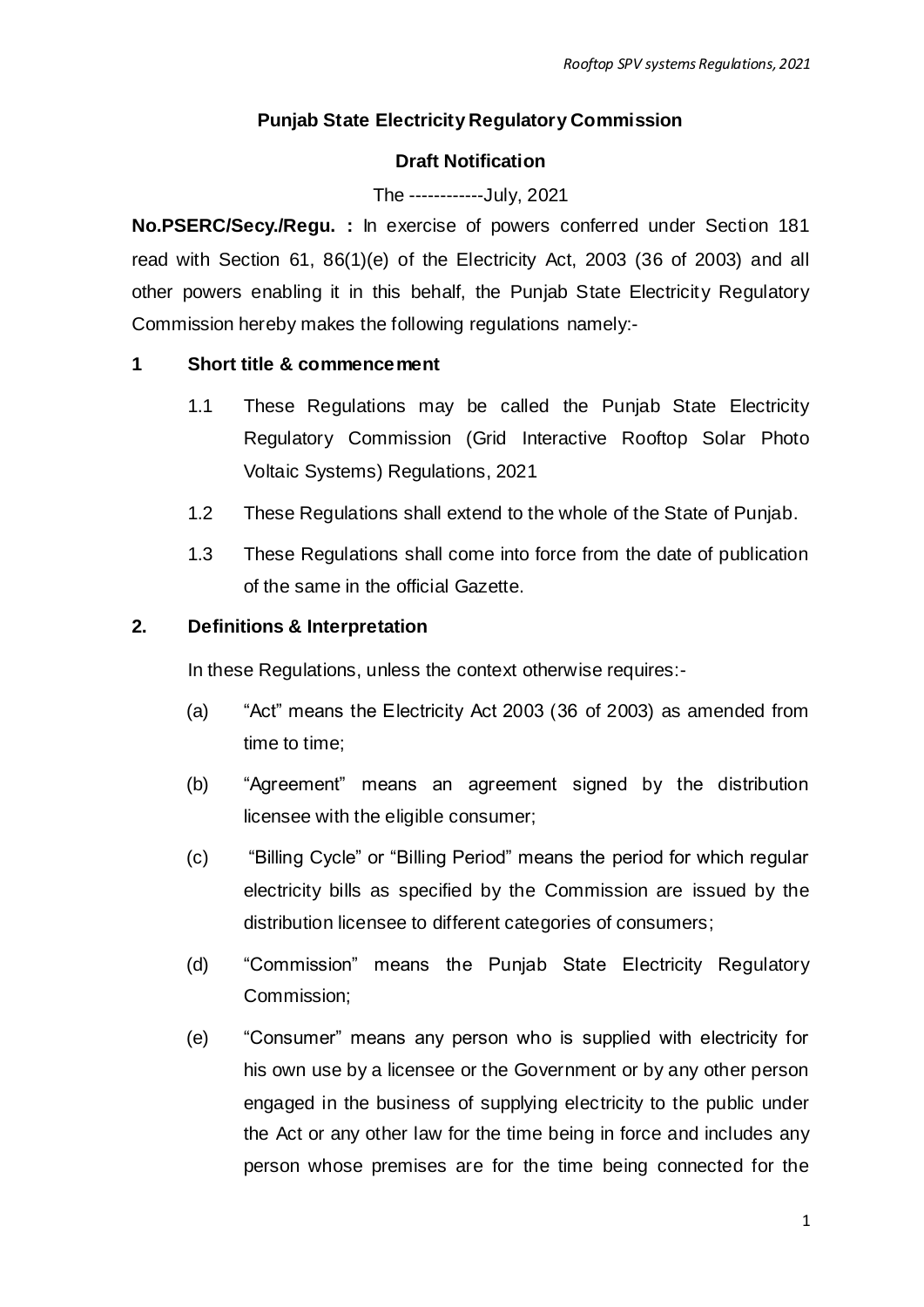purpose of receiving electricity with the works of distribution licensee, the Government or such other person, as the case may be;

- (f) "Contract Demand" means the maximum demand in kVA (kilo Volt Ampere) sanctioned to the consumer and computed in the manner as approved by the Commission;
- (g) "Days" means clear working days;
- (h) "Distribution Licensee" means a licensee authorized to operate and maintain a distribution system for supplying electricity to the consumers in his area of supply;
- (i) "Eligible Consumer" means a consumer of electricity in the area of supply of distribution licensee, who uses or intends to use a rooftop SPV system installed in his premises to offset part or all or no part of the own electrical requirements, given that such systems can be 'self owned' or 'third party owned;
- (j) "Financial Year" or "Year" means period beginning from first day of April and ending with thirty first day of March of next year in English Calendar Year;
- (k) "Generation Meter" means a unidirectional energy meter to measure the electricity generated by Solar Photo Voltaic (SPV) system, for the purpose of accounting and settlement;
- (l) "GoP" means Government of Punjab in the Department of New and Renewable Energy;
- (m) "Gross-metering" means a mechanism whereby the total solar energy generated from Grid Interactive Rooftop Solar Photovoltaic system of a Prosumer and the total energy consumed by the Prosumer are accounted separately through appropriate metering arrangements and for the billing purpose, the total energy consumed by the Prosumer is accounted at the applicable retail tariff and total solar power generated is accounted for at feed-in tariff approved by the Commission;
- (n) "Interconnection Point" means the interface of rooftop solar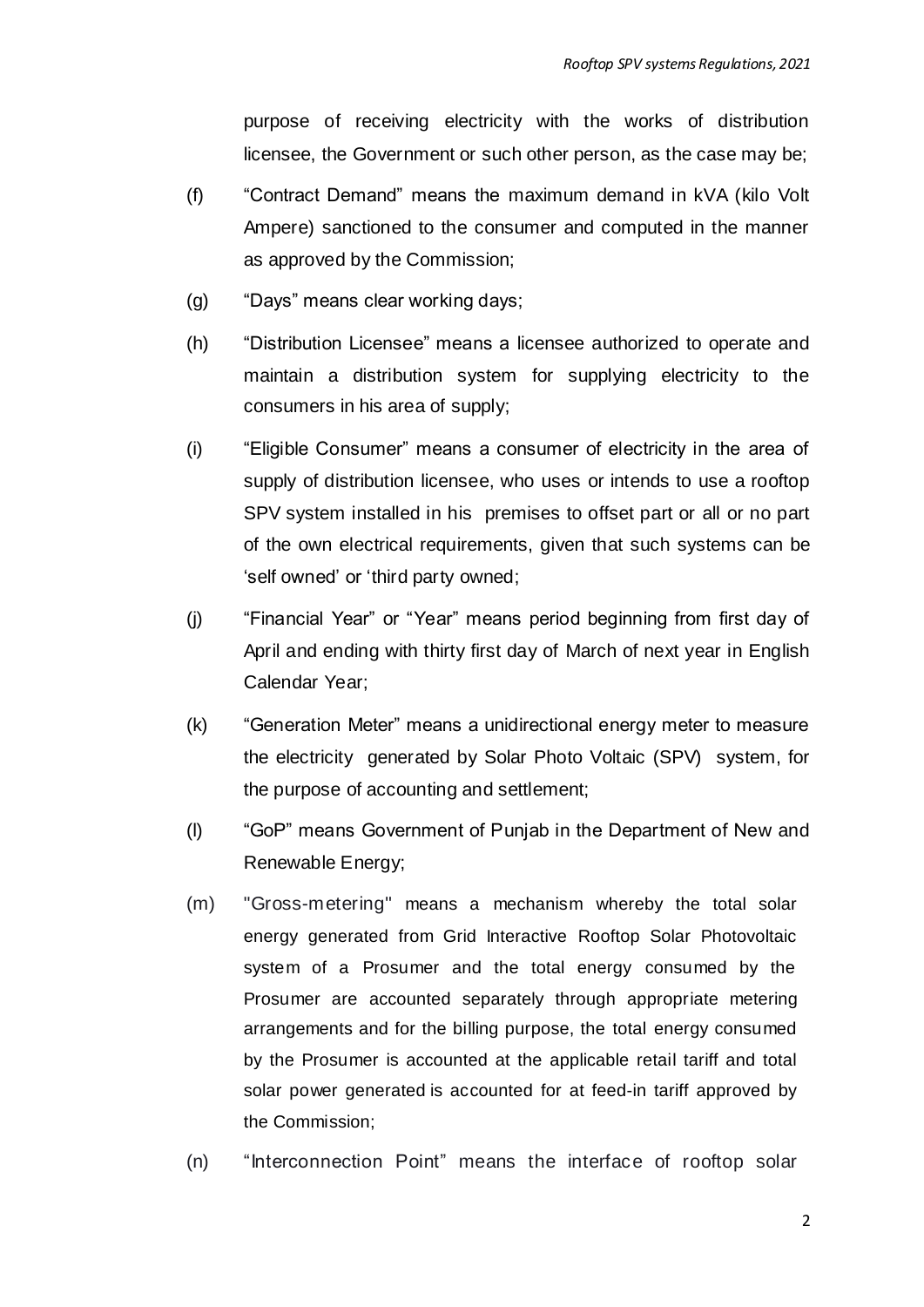power generation facility with the outgoing terminal of the meter/distribution licensee's switchgear fixed in the premises of the Eligible Consumer;

Provided that, in case of an Eligible Consumer connected at the High Tension (HT) level, the inter-connection point shall mean the interface of the rooftop SPV system with the outgoing terminals of the distribution licensee's metering cubicle placed before such consumer's apparatus;

- (o) "Invoice" means the monthly bill or a supplementary bill or a monthly invoice or a supplementary invoice raised by the distribution licensee to the consumer;
- (p) "kWp" means kilo Watt peak;
- (q) "Net-billing or net feed-in" means a single bidirectional energy meter used for net-billing or net feed- in at the point of supply wherein the energy imported from the Grid and energy exported from Grid Interactive rooftop Solar photovoltaic system of a Prosumer are valued at two different tariffs, where-
	- (i) the monetary value of the imported energy is based on the applicable retail tariff;
	- (ii) the monetary value of the exported solar energy is based on feed-in tariff determined by the Commission;
	- (iii) the monetary value of the exported energy is deducted from the monetary value of the imported energy to arrive at the net amount to be billed (or credited / carried-over);
- (r) "Net-metering" means a mechanism whereby solar energy exported to the Grid from Grid Interactive rooftop Solar Photovoltaic system of a Prosumer is deducted from energy imported from the Grid in units (kWh) to arrive at the net imported or exported energy and the net energy import or export is billed or credited or carried-over by the distribution licensee on the basis of the applicable retail tariff by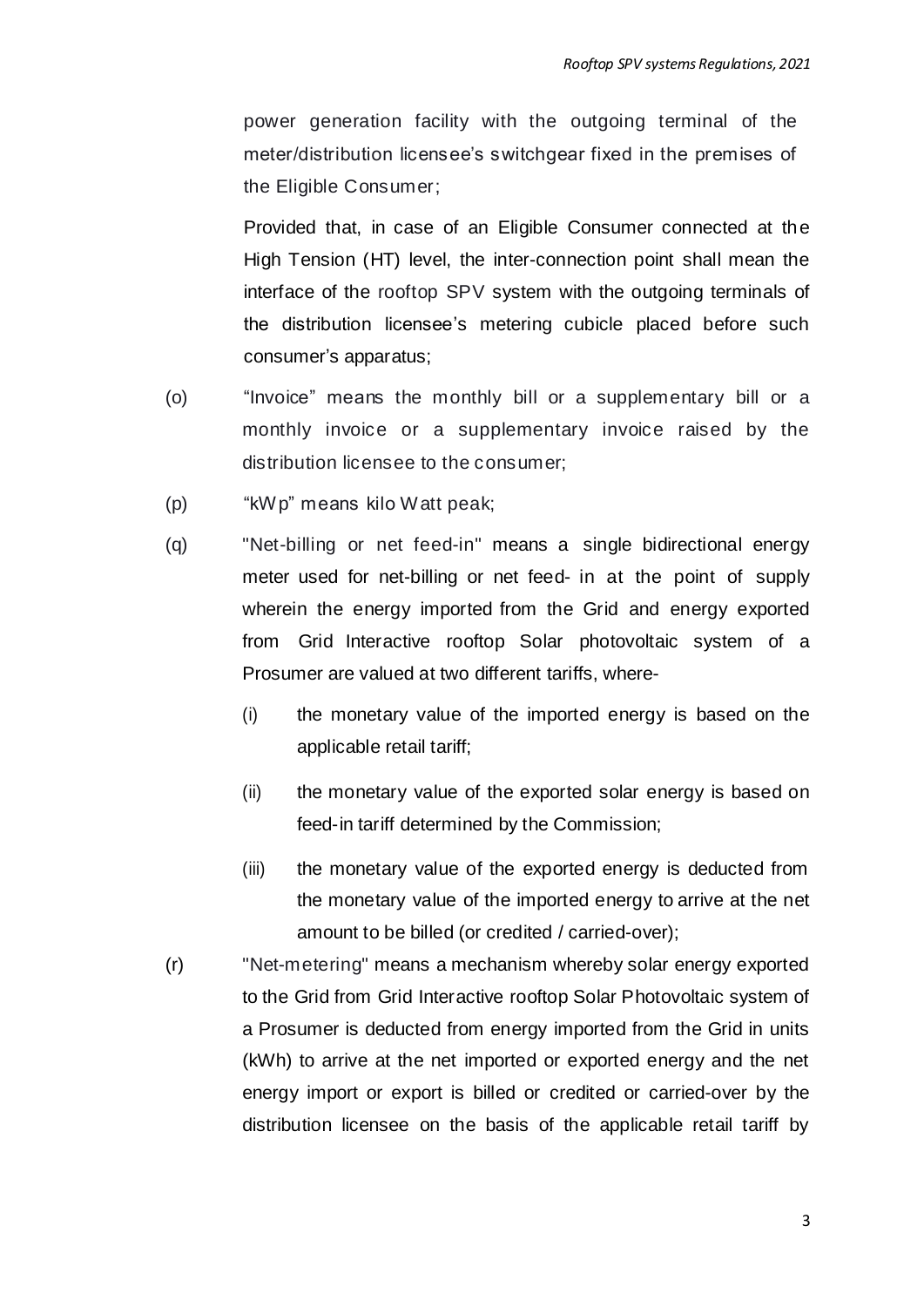using a single bidirectional energy meter for net-metering at the point of supply;

- (s) "Obligated Entity" means the entity mandated by the Commission under clause (e) of sub section (1) of section 86 of the Act to fulfill the renewable purchase obligation and identified under PSERC (Renewable Purchase Obligation & its compliance) Regulations, 2011, as amended from time to time;
- (t) "Premises" means roof tops or/and any elevated areas on the land, building or infrastructure or part or combination thereof in respect of which a separate meter or metering arrangement have been made by the distribution licensee for the supply of electricity;
- (u) "Prosumer" is a person who consumes electricity from the grid and can also inject distributed renewable energy into the grid using the same network;
- (v) "Renewable Energy Certificate" (REC) means the certificate issued in accordance with the procedures prescribed in Central Electricity Regulatory Commission( Terms and Conditions for recognition & issuance of Renewable Energy Certificate for Renewable Energy Generation) Regulations, 2010 as amended from time to time;
- (w) "Renewable Energy Service Company (RESCO)" means an energy service company which owns a renewable energy system and provides renewable energy to the consumer;

Provided that the distribution licensee may act as a RESCO. However, this business shall be treated as other business of the distribution licensee;

- (x) "Rooftop Solar System" means the Solar Photo Voltaic system installed in the premises of the consumer that uses solar energy for direct conversion into electricity through photo voltaic technology;
- (y) "Sanctioned Load" means the load in kW (kilowatt), or BHP (Break Horse Power), agreed to be supplied by the licensee and indicated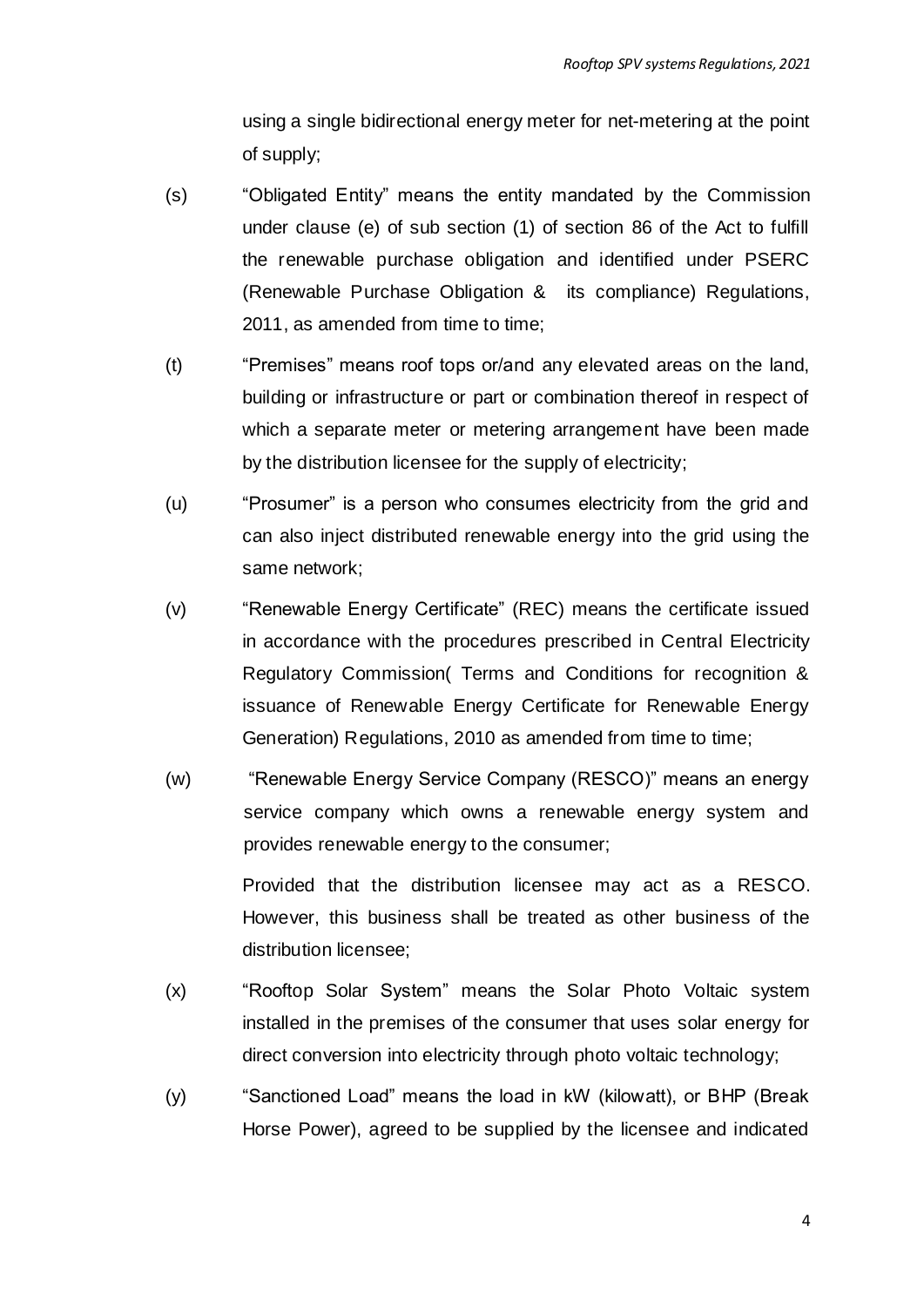in the A&A Form executed between the distribution licensee and the consumer;

- (z) "Settlement Period" means the period at the end of which net metering/net-billing settlement between distribution licensee and prosumer takes place beginning from first day of April in an English calendar year and ending with thirty-first day of March of following calendar year;
- (za) "Supply Code" means the PSERC (Electricity Supply Code & Related Matters) Regulations, 2014, as amended from time to time;
- (zb) "Tariff Order" in respect of a licensee means the Order issued by the Commission for the relevant year for that licensee indicating the rates to be charged by the licensee from various categories of consumers for supply of electrical energy and for other services;
- (zc) All other words and expressions used in the Regulation although not specifically defined herein above, but defined in the Act (Electricity Act, 2003) shall have the meaning assigned to them in the Act;
- (zd) All other words and expressions used herein but not specifically defined in these regulations and the Act but defined in any other law passed by the Parliament/State Assembly or regulations framed under the Act, shall have the meaning assigned to them in such law/regulations.

## **3. Scope and Application**

- 3.1 These Regulations shall apply to:
	- (a) Net Metering arrangements;
	- (b) Net Billing arrangements;
	- ( c) Gross Metering arrangements.
- 3.2 These Regulations do not preclude the right of any person to undertake renewable energy projects through alternative mechanism.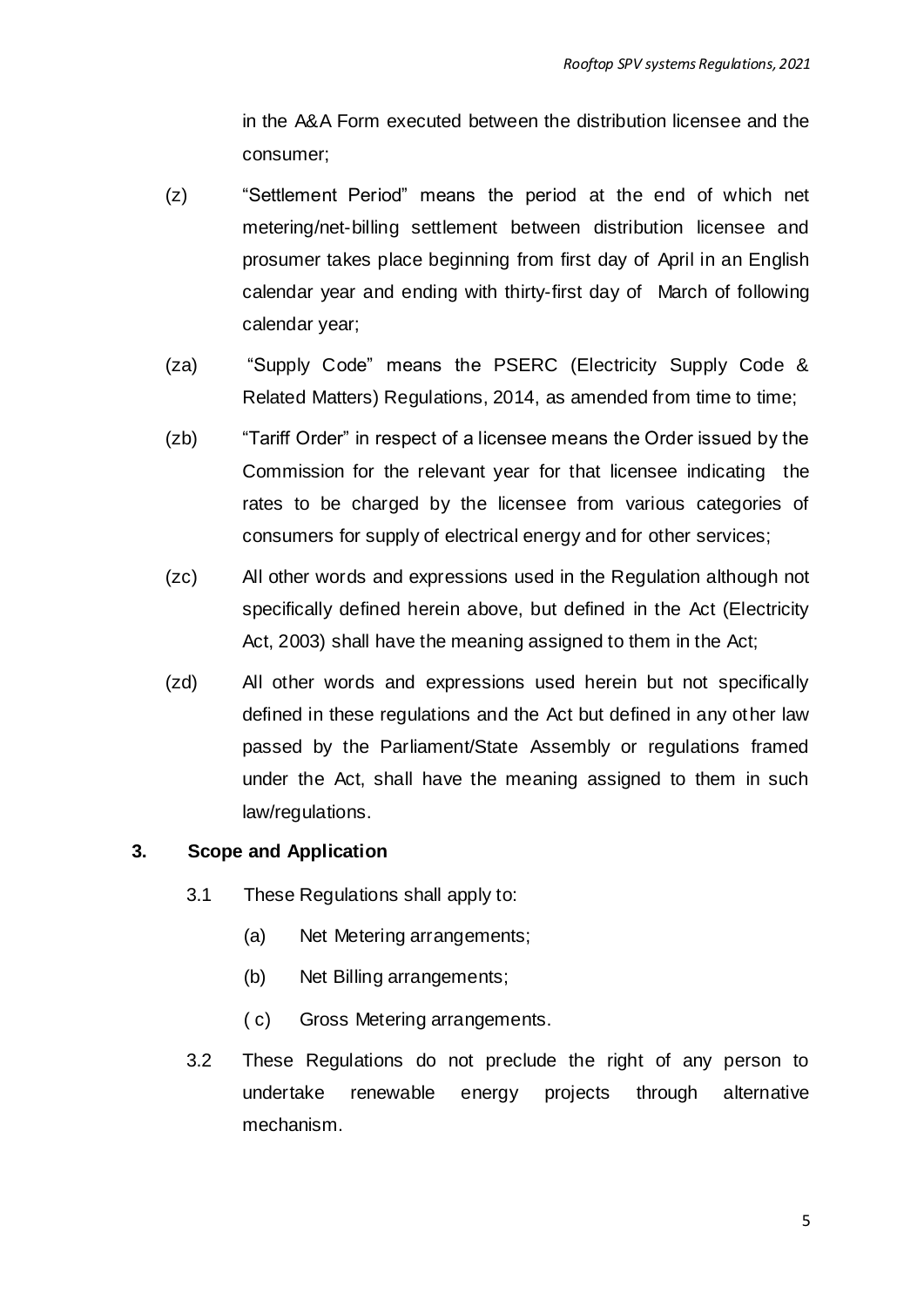3.3 These Regulations shall be applicable to all Rooftop Solar Photo Voltaic Systems for which applications are received on or after notification of these regulations.

#### **4. Eligible consumer and individual project capacity.**

- 4.1 All eligible consumers in the area of the supply of the distribution licensee can participate in the Rooftop SPV system under net metering or net billing or gross metering arrangements on a non-discriminatory and distribution transformer-wise or feeder-wise 'first come, first serve' basis subject to the provisions as specified in these Regulations and shall be called prosumer.
- 4.2 The maximum capacity of Rooftop SPV system to be installed at any eligible consumer's premises except domestic category consumers, shall not exceed 50% of the sanctioned load (kW) or contract demand of the consumer (in kVA converted to kW by using a power factor of 0.9). In case of domestic consumers, the maximum capacity of Rooftop SPV systems shall not exceeds the sanctioned load (kW) or contract demand of the consumer (in kVA converted to kW by using a power factor of 0.9);

Provided that the minimum capacity of Rooftop SPV system under net metering or net billing arrangements shall be 1 kWp for a single eligible consumer. Under gross metering arrangements, the minimum capacity shall be 50 kWp for a single eligible consumer:

Provided further that Net Metering Arrangement shall be permitted by the Distribution Licensee to the eligible consumers with sanctioned load/demand upto 500 kW/kVA. The net billing or gross metering arrangement shall be available to all consumers as specified in these Regulations.

4.3 The maximum Rooftop SPV system capacity to be installed at an Eligible Consumer's premises shall be subject to the cumulative capacity of the relevant Distribution Transformer/feeder, which has already been utilized, as specified in Regulation 5.1:

Provided that a variation in the rated capacity of the system within a range of five percent shall be allowed.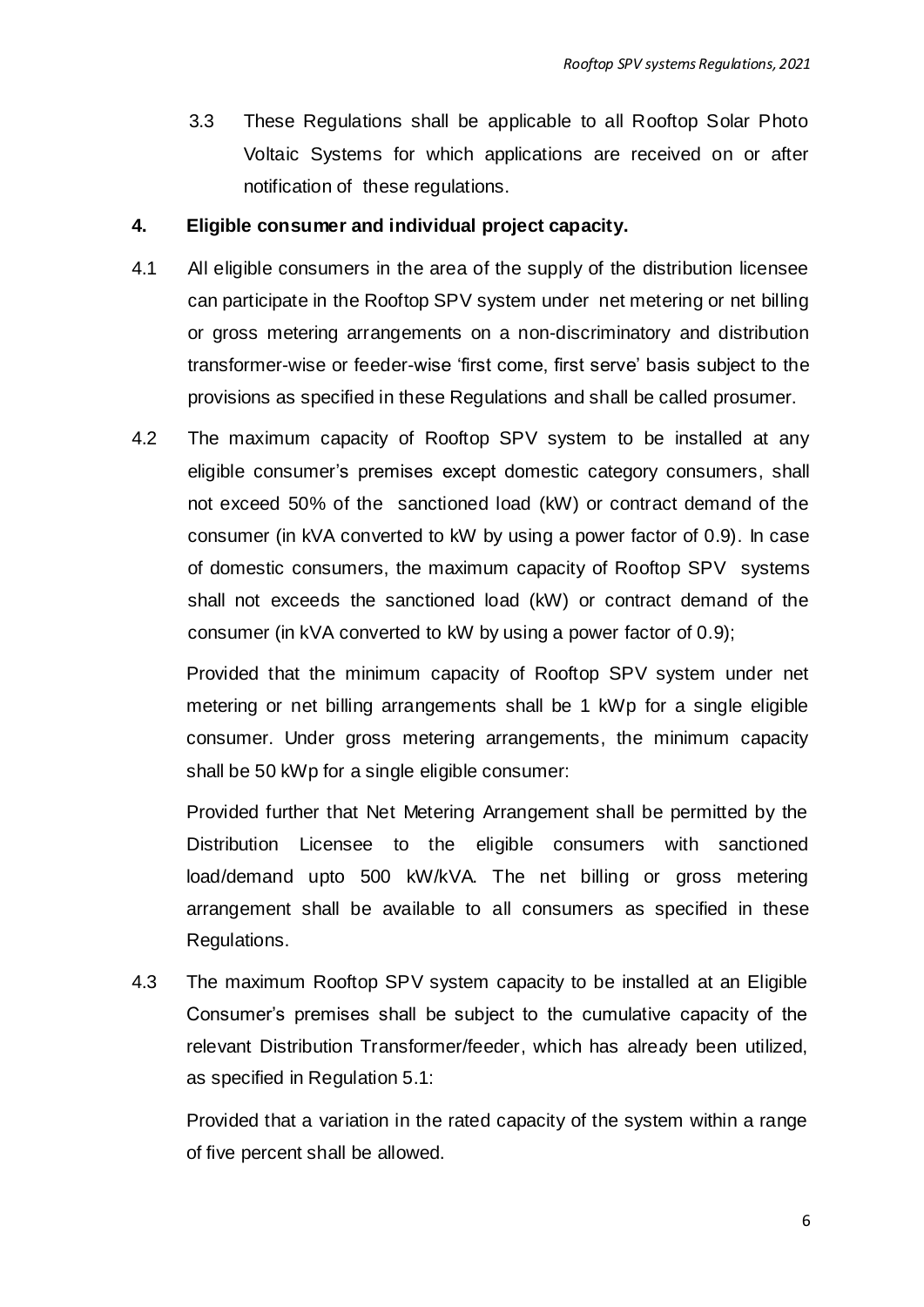## **5. Capacity Limit for Distribution Licensee**

5.1 The distribution licensee shall provide Rooftop SPV systems to the eligible consumer as long as the total capacity (in MW) of rooftop solar systems does not exceed the target capacity determined by the Commission;

Provided that initially, a maximum cumulative capacity to be installed by eligible consumer in the area of supply of each distribution licensee shall be as decided by the Commission. Thereafter, the target capacity shall be reviewed on yearly basis by the Commission;

Provided further the cumulative capacity of all Rooftop Solar System under these Regulations allowed to be interconnected with the distribution network (distribution transformer/feeder owned by the distribution licensee) shall not exceed 80% of the rated capacity of the distribution transformer and/or the feeder, as applicable.

5.2 The distribution licensee shall provide information regarding distribution transformer level capacity available for connecting rooftop solar system under these Regulations within two months from the date of notification of these Regulations. The distribution licensee thereafter shall update the distribution transformer level capacity available and the cumulative capacity of the rooftop solar systems installed under net metering and/or net billing arrangements on yearly basis by 30th April and shall provide the information on its website as well as to the Commission.

## **6. Interconnection with the Grid, Standards & Safety**

- 6.1 The voltage level for interconnection with the grid shall be the voltage level at which the consumer has been given supply by the distribution licensee in accordance with the provisions of Supply Code, 2014, as amended from time to time.
- 6.2 The interconnection of the rooftop solar system with the network of the distribution licensee shall conform to the standards as provided in CEA (Technical Standards for Connectivity to the Grid) Regulations, 2007, as amended from time to time and CEA (Technical Standards for Connectivity of the Distributed Generation Resources) Regulations, 2013, as amended from time to time, as applicable.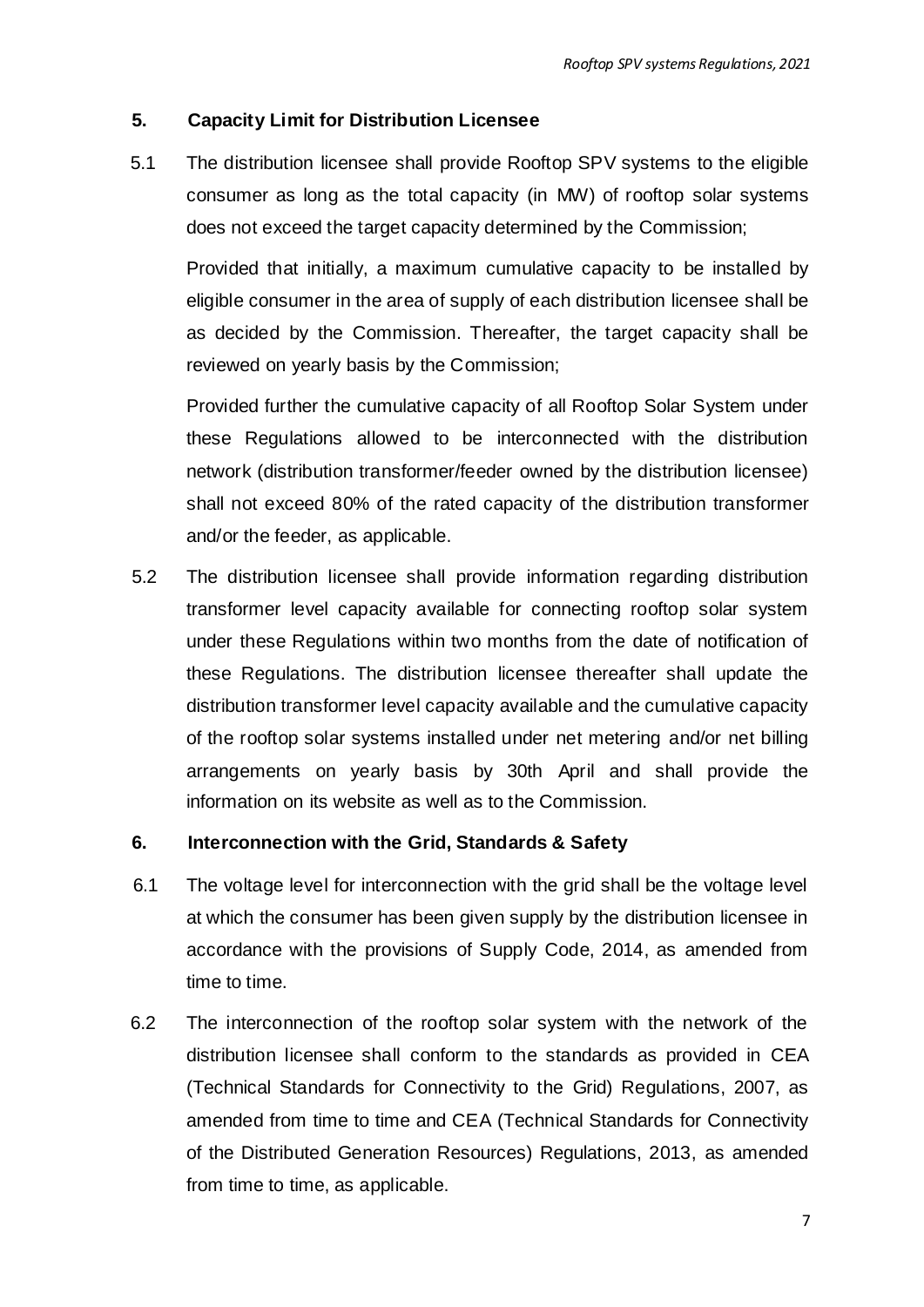- 6.3 The interconnection of the rooftop solar system with the distribution system of the licensee shall conform to the relevant provisions of the Central Electricity Authority (Measures relating to Safety and Electric Supply), Regulations, 2010, as amended from time to time.
- 6.4 The grid interactive rooftop solar system may be installed with or without battery backup:

Provided that where the rooftop solar system is installed with battery backup (full load backup/partial load backup), the inverter shall have appropriate arrangement to prevent the battery power to flow into the grid in the absence of grid supply and manual isolation switch shall also be provided.

- 6.5 The consumer shall be responsible for safe operation, maintenance and rectification of any defect of the rooftop solar system upto the point of Net Meter beyond which the responsibility of safe operation, maintenance and rectification of any defect in the system, including the Net Meter, shall be that of the licensee.
	- 6.6 The rooftop solar system must be capable of detecting an unintended islanding condition. The system must have anti-islanding protection to prevent any feeding into the grid in case of failure of supply or the grid. Applicable IEC/IEEE technical standards shall be followed to test islanding prevention measure for grid connected inverters.
	- 6.7 The licensee shall have the right to disconnect the rooftop solar system at any time to prevent any possible accident or demage to equipment, from such rooftop solar system to its distribution system, without any notice. The distribution licensee may call upon the prosumer to rectify the defect within a reasonable time.
	- 6.8 Every renewable energy system shall be equipped with an automatic synchronization device.

Provided that the renewable energy system using inverter shall not be required to have separate synchronizing device if it is inherently built into the inverter.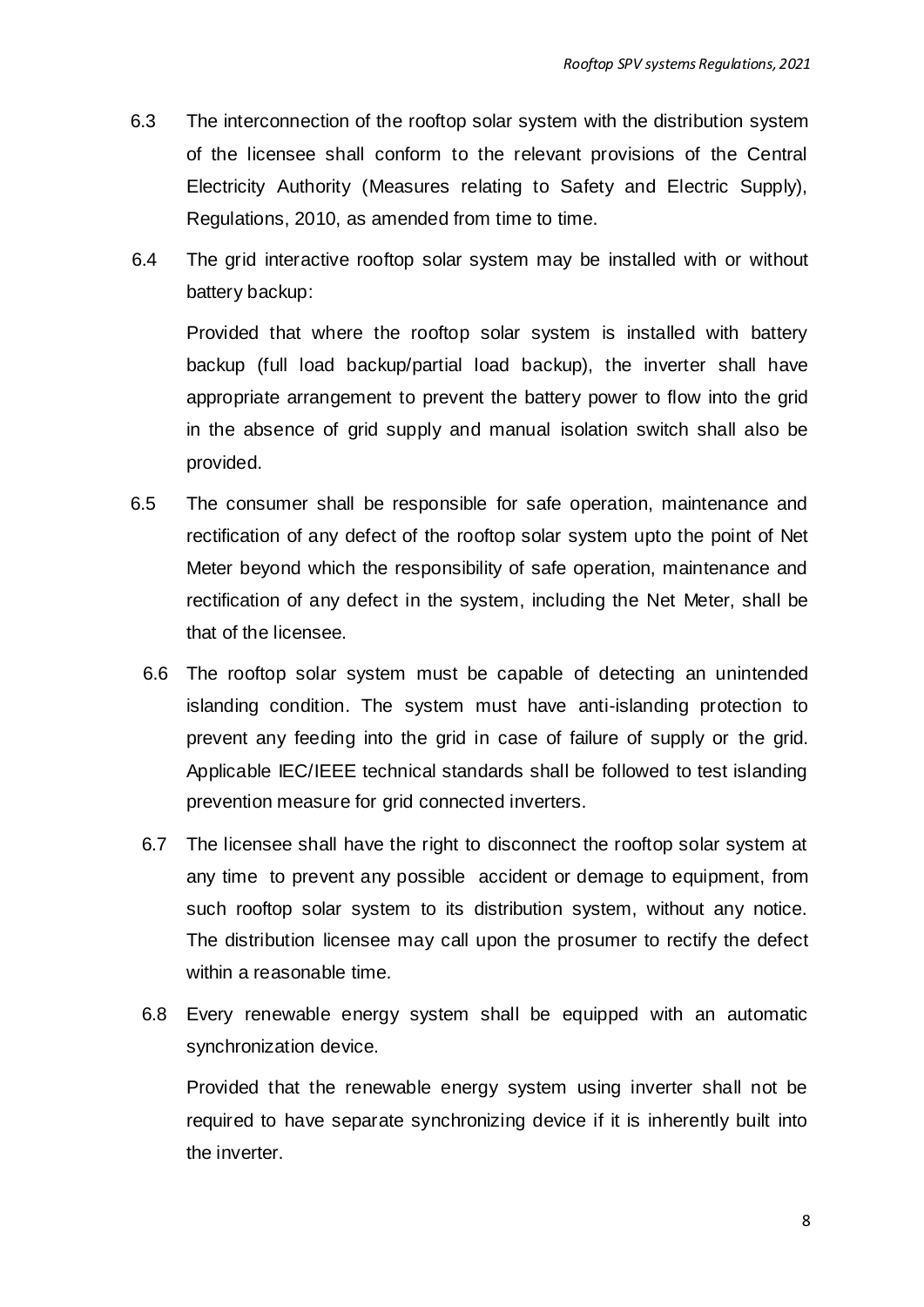6.9 The inverter shall have the features of filtering out harmonics and other distortions before injecting the energy into the system of the distribution licensee. The Total Voltage Harmonic Distortion (THD) shall be within the limits specified in the IEEE technical standards/Supply Code, 2014.

## 7. **Metering**

- 7.1 All the meters installed at the Rooftop SPV system system shall comply with the CEA (Installation and Operation of Meters) Regulations, 2006, as amended from time to time.
- 7.2 All meters shall have Advanced Metering Infrastructure (AMI) facility with RS 485 (or higher) communication port
- 7.3 The generation meter (a unidirectional meter) is required to be installed as an integral part of the Rooftop SPV system at the point at which the electricity is generated by SPV System and delivered to the main panel.
- 7.4 The net metering equipment (Bi-directional meters) and the generation meter (unidirectional) as per CEA Metering Regulations shall be installed and maintained by the distribution licensee at the cost of the eligible consumer:

Provided the eligible consumer may procure the net meter/generation meter and present the same to the distribution licensee for testing and installation as per Regulation 21.2 of the Supply Code. No meter rental shall be charged from the consumer. In case meters are provided by the distribution licensee, consumer shall be liable to pay meter rental as approved by the Commission. The location of the meter shall be as per CEA Metering Regulation.

- 7.5 In case of Rooftop SPV system is set up under net billing arrangement or gross metering, an additional check meter for generation meter of appropriate class shall be installed by the distribution licensee.
- 7.6 The distribution licensee shall undertake meter testing before installation to ensure accuracy of the meters.
- 7.7 The installed meters shall be jointly inspected and thereafter sealed by the distribution licensee in the presence of the consumer.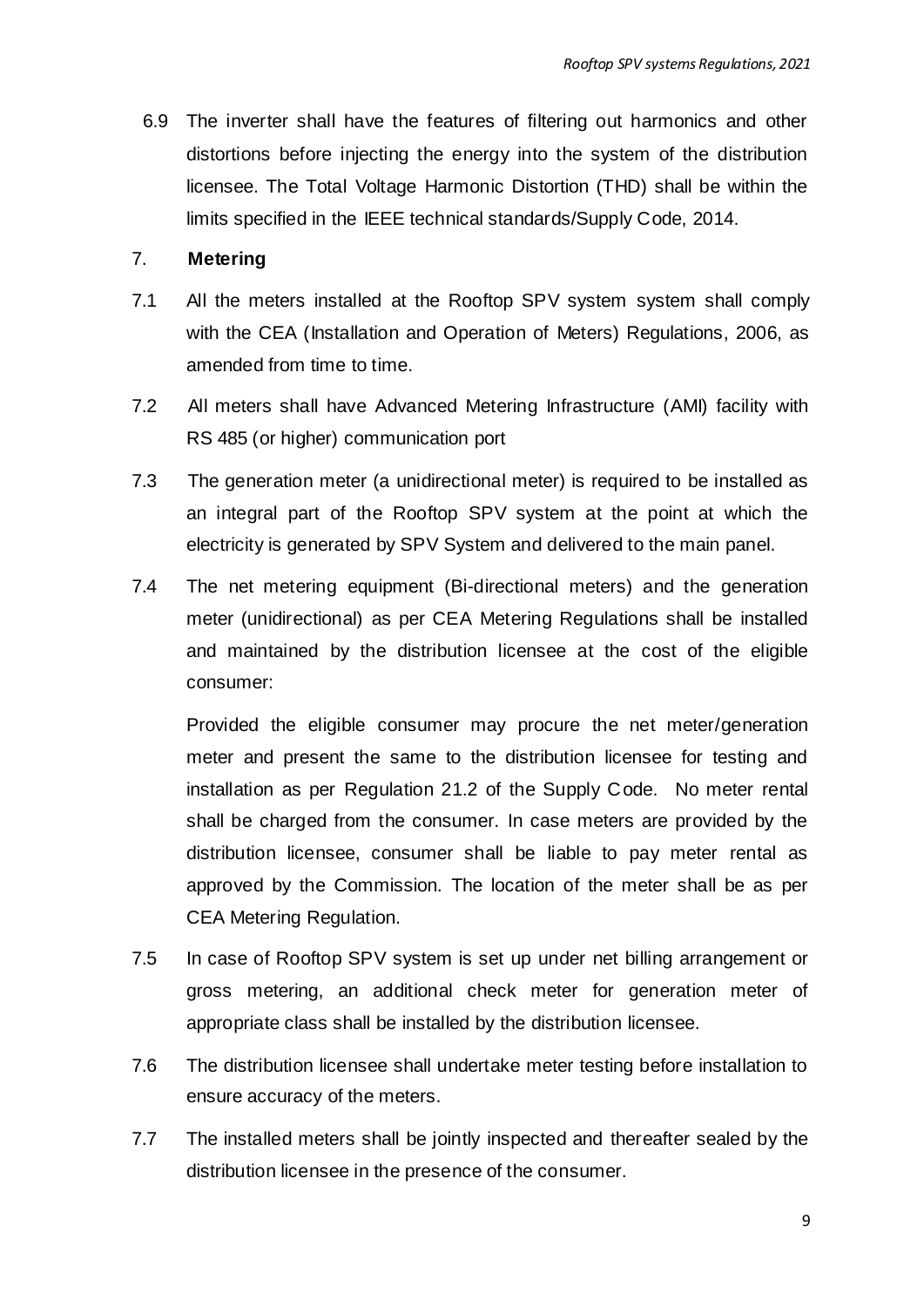- 7.8 If the eligible consumer is under the ambit of Time of the Day (TOD) Tariff, both the generation and net meter shall be capable of recording time of day consumption/generation.
- 7.9 The meter reading taken by the distribution licensee shall form the basis of commercial settlement.

## 8. **Net metering arrangement**

- a) The consumers with sanctioned load/demand not exceeding 500 kW/kVA shall be eligible to opt for Net Metering arrangement.
- b) The consumer may set up Rooftop SPV system to offset the consumer's electricity consumption from the distribution licensee.
- c) The Rooftop SPV system installed at the prosumer's premises delivers excess electricity, if any, to the distribution licensee after offsetting the electricity supplied by the distribution licensee during the applicable billing period.
- d) The energy accounting and settlement under this arrangement shall be in accordance with Regulation 12.

#### **9. Net billing arrangement**

The solar energy generated by the SPV systems is consumed by the consumer with the surplus, if any, being exported as in case of net-metering arrangements. However under net billing arrangements, the monetary value of the imported energy from the grid is based on the applicable retail tariff. The monetary value of the exported solar energy to the grid is based on feed-in tariff approved by the Commission. The monetary value of the exported energy is deducted from the monetary value of the imported energy to arrive at the net amount to be billed (or credited*/*carried-over). With the net billing mechanism only a single bidirectional service connection meter is needed as is done for netmetering. The energy accounting and settlement under this arrangement shall be in accordance with Regulation 13.

#### **10. Gross Metering Arrangement**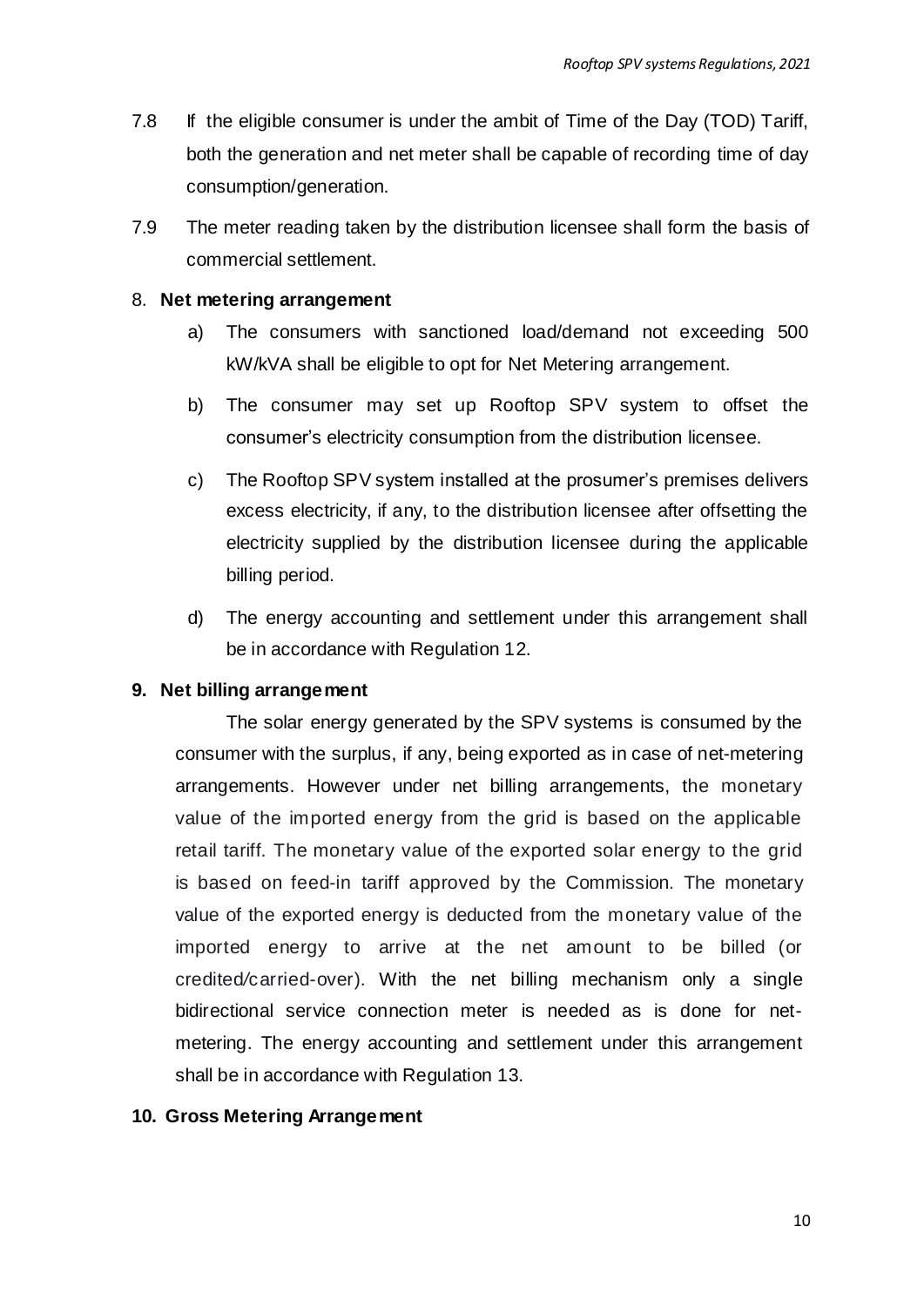In case of gross metering, the consumer does not consume the solar power generated in his premise and entire solar generation is fed in to the grid which is billed at the rate of feed-in-tariff approved by the Commission. The total energy imported by the consumer from the grid is billed at retail tariff determined by the Commission. Two separate meters i.e generation meter and the consumer meter shall be used for gross metering at the point of supply.

The maximum SPV capacity, to be installed by a consumer in his premises shall be restricted to the sanctioned load/demand as specified in Regulation 4.2 of these Regulations and shall further be restricted to the capacity and configuration of the electricity system, and the power flows that SPV system may cause. The energy accounting and settlement under this arrangement shall be in accordance with Regulation 14.

#### **11. Procedures for application and registration**

- 11.1 The distribution licensee shall implement a web-based application processing system for processing the applications for Rooftop SPV systems.
- 11.2 The distribution licensee shall facilitate the process for setting up of Rooftop SPV system at consumers' premises. In this regard, the licensee shall prominently display on its website and in all its offices, the following:
	- i) detailed standardized procedure for installation & commissioning of roof top solar system.
	- ii) a single point of contact to facilitate the eligible consumers in installation of Rooftop solar system from submission of application form to commissioning.
	- iii) complete list of documents required to be furnished along with such applications:
	- iv) applicable charges to be deposited by the applicant.
	- v) Empanelled list of service providers for the benefit of consumers who want to install roof top solar PV system through service providers.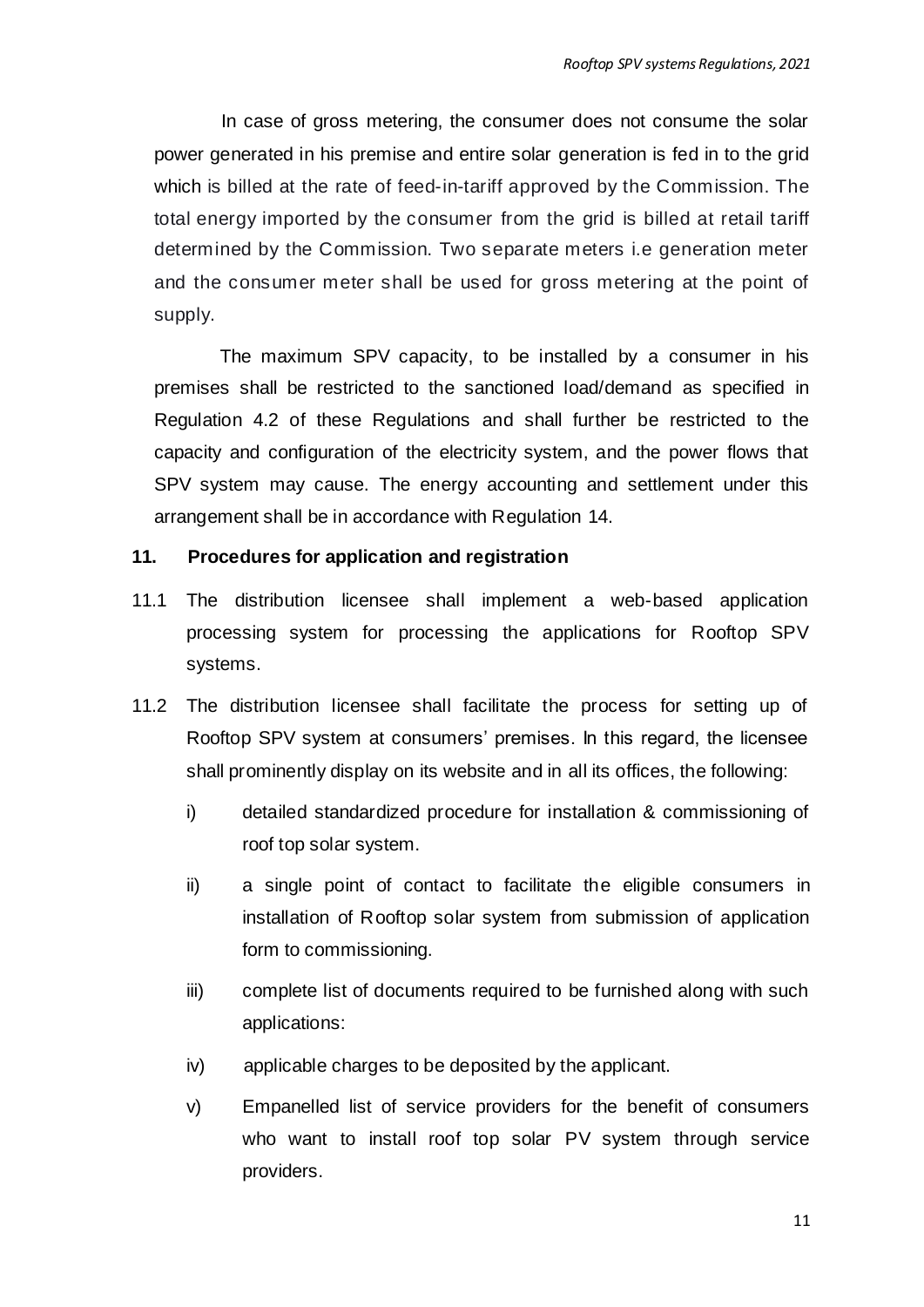- vi) financial incentives to the prosumers, as applicable under various schemes and programmes of the Central and State Government.
- 11.3 A consumer intending to set up the Rooftop SPV system shall submit the application online along with processing fee of ₹50/kW or part thereof of SPV Capacity subject to maximum of ₹10000/ to designated officer of the distribution licensee for grant of permission to set-up the plant. The acknowledgement with the registration number shall be generated on submission of application;
- 11.4 The application shall be deemed to be received on the date of generation of acknowledgement with registration number and the application tracking mechanism based on the unique registration number shall be provided by the distribution licensee to monitor the status of processing of the application like receipt of application, site inspection, meter installation and commissioning, etc.
- 11.5 The distribution licensee shall complete technical feasibility study within 20 days of the date of acknowledgement issued to the applicant.
- 11.6 If technical feasibility is found satisfactory, the distribution licensee shall approve the application and intimate the same to the applicant by providing a Letter of Approval (LoA) via email/SMS/post within 22 days from the issuance of acknowledgement of the application.
- 11.7 In case of any deficiencies found in the application or during technical feasibility study, the same shall be intimated by the distribution licensee to the applicant through email/SMS notification within 20 days from the date of issuance of acknowledgement of the application failing which it shall be deemed to have been found in order by the distribution licensee.
- 11.8 The applicant shall remove all identified deficiencies within a period of 15 days from the receipt of intimation and intimate the distribution licensee about the resolution of deficiencies through email/post.

Provided that the distribution licensee shall assess the resolution of deficiencies and provide LoA to the applicant upon satisfaction. In case deficiencies are not removed in the said period, the application shall stand cancelled.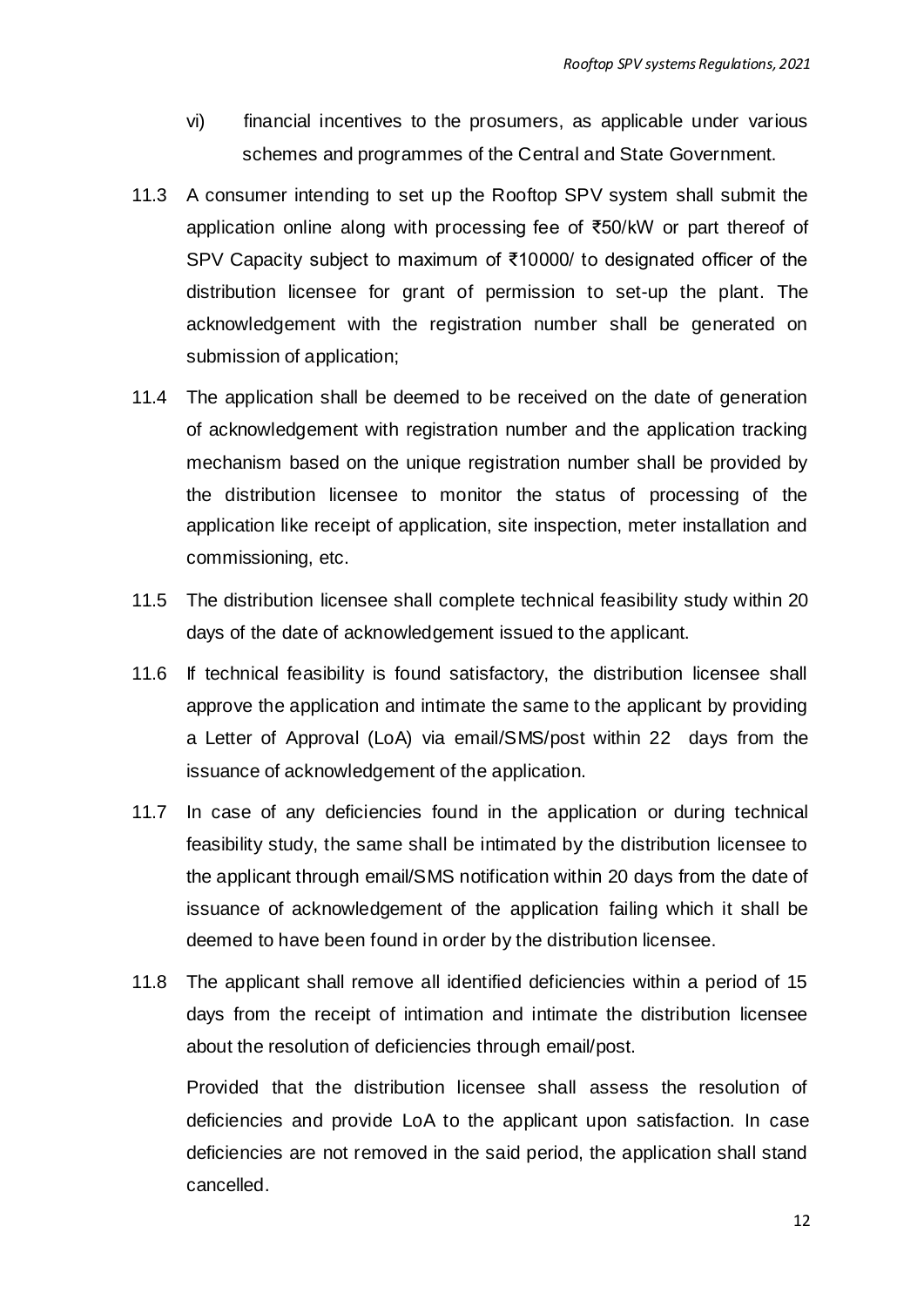- 11.9 In case, there is any requirement of upgradation of distribution infrastructure like augmentation of service line, distribution transformer capacity, etc., for installation of the required capacity of solar PV system, the same shall be carried out by the distribution licensee during the time period from the feasibility study till the completion of installation.
- 11.10 In case it is not technical feasible to permit installation of SPV system on account of target capacity limit specified under these Regulations, it shall be intimated to the applicant within 22 days from the issuance of the acknowledgement of the application.

Provided that in such case, the application shall not stand rejected and shall be put on a priority wait list. As and when the technical feasibility is reestablished, the application which have been put on priority waiting list shall be considered first before processing any new application.

- 11.11 The consumer shall set up the plant and submit the installation certificate alongwith Single Line Diagram of the synchronizing and protection arrangement issued by the plant supplier/EPC contractor as per standards and specifications approved by the competent authority within 180 days of receiving the LoA.
- 11.12 In case of delay, the consumer shall submit an application to the distribution licensee along with extension fee of Rs. 25/kW of SPV capacity subject to maximum of Rs. 5,000/- atleast 15 days prior to lapse of 180 days period. Such extension will be granted by the distribution licensee within 15 days of the receipt of the request for a maximum period of 2 months only failing which it shall be deemed to have been approved. The approval granted will lapse automatically if the project is not set-up even in the extended 2 months period. In case the consumer fails to install the system within 180 days or get the period extended then the application shall stand cancelled and the prosumer shall need to re-apply. However, the consumer will be eligible to apply afresh in the next financial year but his application will be kept at the bottom of the list of applicants. Such consumer will be permitted to set-up the plant only if after allotting the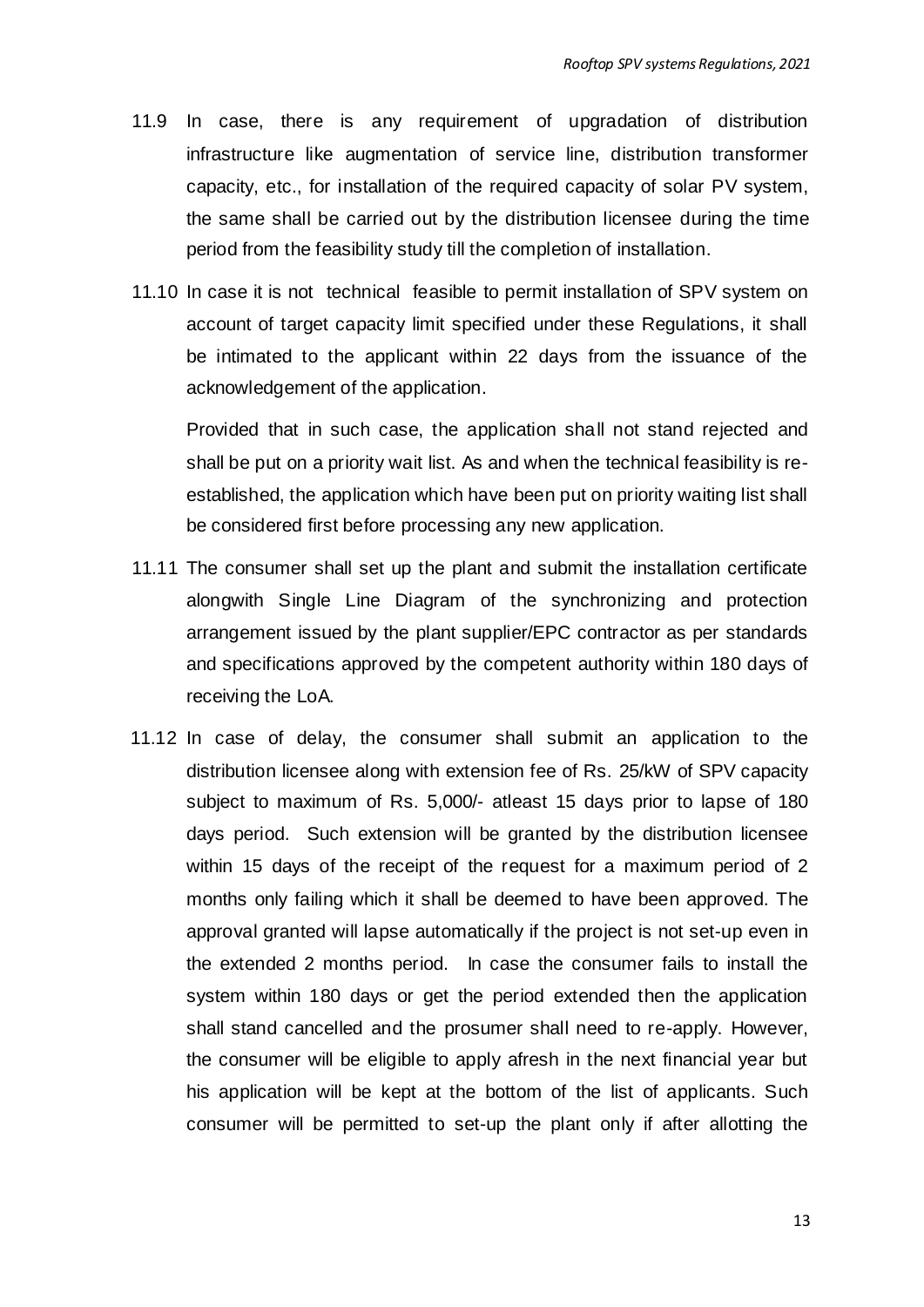capacity to all successful applicants above him, there is still capacity available for allotment.

11.13 After submission of the installation certificate and site verification, distributing licensee shall complete signing of connection agreement, installation and sealing of the Bi-directional energy meter/unidirectional generation meter and successful commissioning of the SPV system within 30 days of the submission of installation report.

#### **COMMERCIAL ARRANGEMENTS**

#### 12 **Net Metering - Energy Accounting and Settlement**

- 12.1 The Distribution Licensee shall record the meter reading of both the Generation Meter and the Net Meter, for all Eligible Consumers, as per the regular billing cycle.
- 12.2 For each Billing Cycle, the Distribution Licensee shall make the following information available on its bill to the Eligible Consumer:
	- a) Quantum of Solar Energy generation recorded in the Generation Meter in the billing period;
	- b) Quantum of electricity units imported by the consumer from the distribution licensee's supply system in the billing cycle, including opening and closing balance;
	- c) Quantum of Solar Energy exported by the consumer to the grid in the billing cycle, including opening and closing balance;
	- d) Quantum of net billed electricity units, for which a payment is to be made by the Consumer;
	- e) Solar generation units used by the Distribution Licensee for RPO compliance.
	- f) Excess electricity carried forward from the last billing cycle;
	- g) Excess electricity carried forward to the next billing cycle.
- 12.3 The energy generated by the Rooftop SPV system shall be offset against the energy consumption of the prosumer from the Distribution Licensee in the following manner: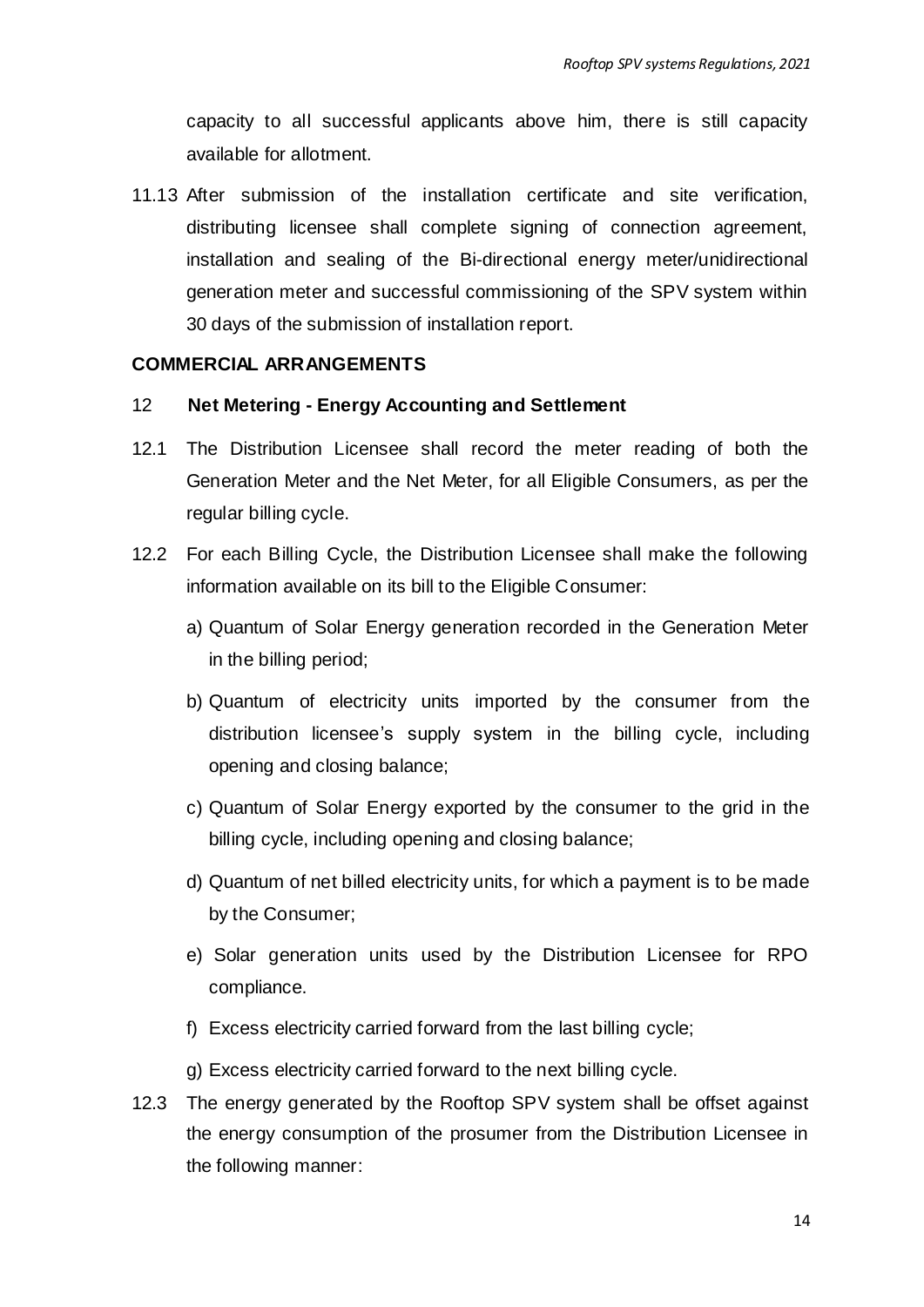- a) In case the electricity injected by the Rooftop SPV system exceeds the electricity consumed from the licensee's supply system during the billing period, such excess injected electricity shall be carried forward to the next billing period as excess electricity and may be utilized in the following billing periods but within the same settlement period;
- b) In case the electricity supplied by the distribution licensee during any billing period exceeds the electricity injected in the grid by the prosumer, the distribution licensee shall raise a bill for the net electricity consumption as per applicable tariff of that category after taking into account any excess electricity carried forward from the previous billing period;
- c) In case the prosumer is under the ambit of time of day tariff, as determined by the Commission from time to time, the following process shall be followed:
	- i. Electricity consumption in any time block (e.g., peak hours, off-peak hours, etc.) shall be first compensated with the electricity generation in the same time block.
	- ii. Any excess generation over consumption in any time block in a billing cycle shall be accounted as if the excess generation occurred during the immediately lower tariff time block.
	- iii. This process will continue till all consumption in lower tariff blocks is set off against prosumer generation.
	- iv. Any excess generation after setting off consumption in lower tariff time blocks would be carried forward to the next billing cycle.
	- v. Same process would be used to set off consumption in the subsequent billing cycle.
- d) The excess electricity at the end of settlement period shall be purchased by the distribution licensee at feed-in-tariff approved by the Commission.

Provided that at the beginning of each settlement period, i.e., April, carried forward electricity shall be zero.

e) The injected electricity measured in kilowatt hour (kWh)/kVAh shall only be utilized to offset the consumption measured in kWh/kVAh and shall not be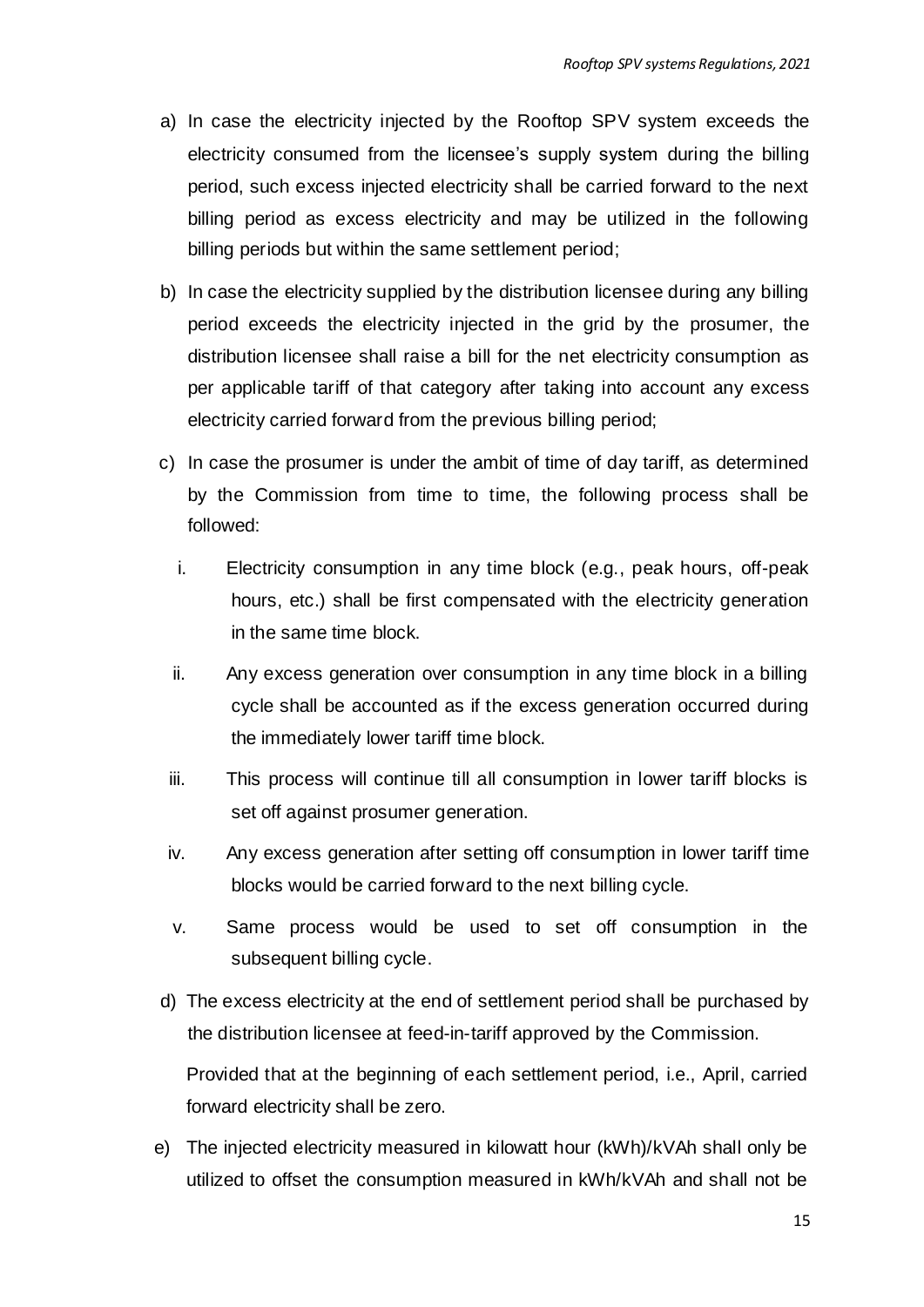utilized to compensate any other fee and charges levied by the distribution licensee;

- f) In case, the consumer tariffs have been determined by the Commission on kVAh basis, the generation and consumer meter readings shall also be taken in kVAh and settlement of energy done accordingly.
- g) Regardless of availability of excess electricity with the prosumer during any billing period, the prosumer will continue to pay all other charges such as fixed/demand charges, Government levy, etc.
- h) In case the prosumer leaves the system, the excess electricity shall be considered as inadvertent injection and shall not be paid for by the distribution licensee.
- i) The SPV system installed under these Regulations shall be exempted from all wheeling, cross subsidy, transmission and distribution and banking charges and surcharges

# **13 Net Billing or net feed-in arrangement- Energy Accounting and Settlement**

- 13.1 For each Billing Period, the Distribution Licensee shall make the following information available on its bill to the Eligible Consumer:
	- a) Quantum of Solar generation recorded in the Generation Meter, in the billing period;
	- b) Quantum of electricity units imported from the licensee's supply system by the Consumer in the billing period, including opening and closing balance;
	- c) Quantum of Solar Energy exported to the grid by the consumer in the billing cycle, including opening and closing balance;
	- d) Billing Credit carried forward from the last billing period;
	- e) Billing Credit carried forward to next billing period;
	- f) Solar generation units used by the Distribution Licensee for RPO compliance.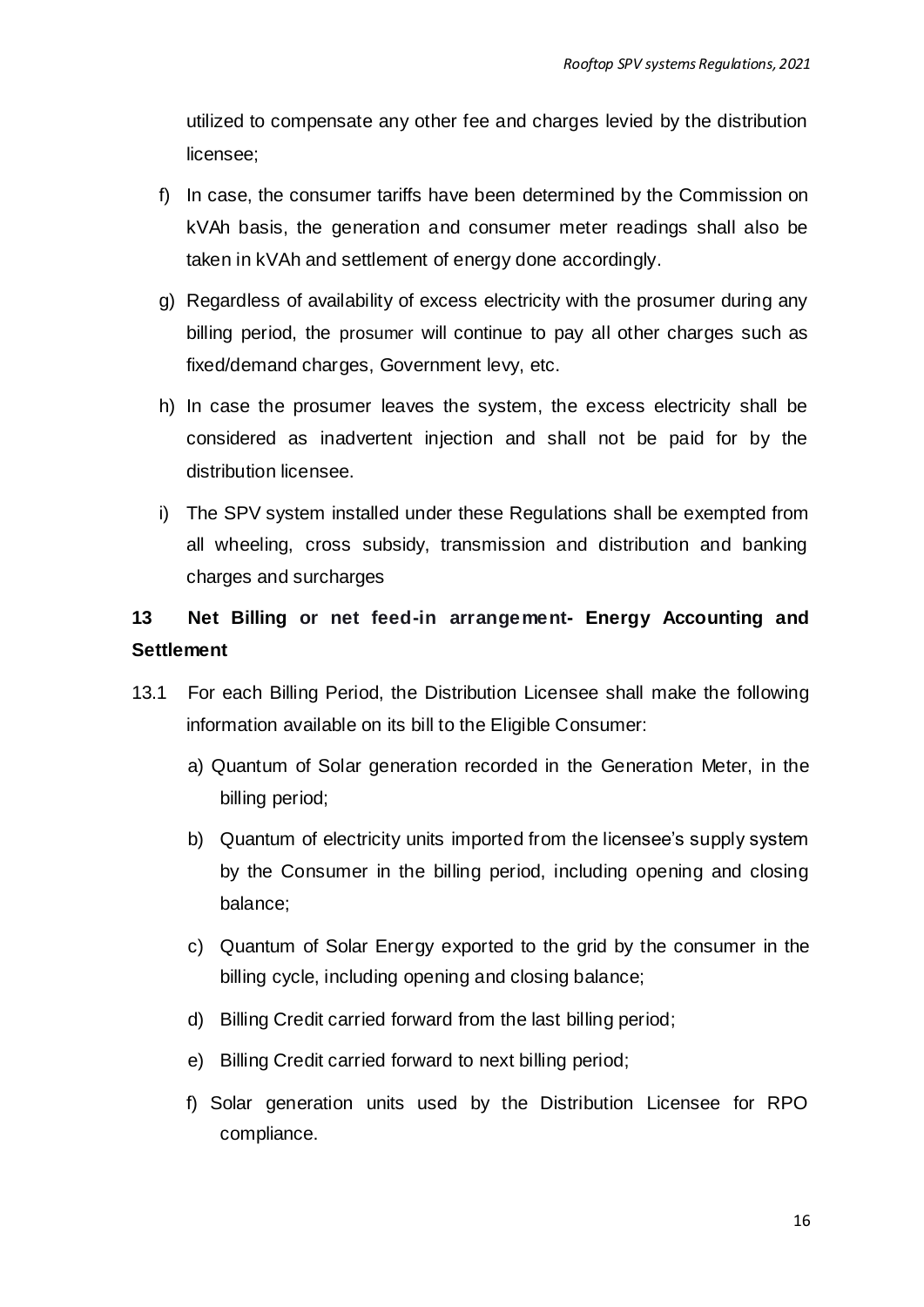13.2 The Distribution Licensee shall raise bill on the prosumer in accordance with the following equation:

Energy Bill of consumer = Fixed Charges + other applicable charges and levies + ( $E_{DL}$  x T<sub>RST</sub>) - ( $E_{RE}$  x T<sub>RE</sub>) – Billing Credit;

Where:

- a) Fixed Charges means the Fixed/Demand Charges as applicable to the consumer category as per the applicable retail supply Tariff Order;
- b) Other charges and levies mean any other charges such as electricity duty, municipal tax, cess, etc.;
- c)  $E_{DL}$  means the energy imported from the Distribution Licensee's supply system by the Consumer for the billing cycle;
- d)  $T_{RST}$  means the applicable Retail Supply Tariff of the concerned consumer category as per the applicable retail supply tariff order of the Commission;
- e)  $E_{RF}$  means the energy units exported to the grid by the consumer for the billing period;
- f)  $T_{RE}$  means the feed-in-tariff approved by the Commission;
- g) Billing Credit is the amount by which the value of solar generation in a particular billing cycle is more than the value of all other components of consumer bill.
- 13.3 In case the consumer is subjected to time of day tariffs, energy bill  $(E_{D} \times E)$  $T_{RST}$ ) shall be computed accordingly.
- 13.4 In case ( $E_{RE}$  x  $T_{RE}$ ) is more than {Fixed charges + other applicable charges and levies +  $(E_{DL} \times T_{RST})$ , utility shall give credit of amount equal to difference (Billing Credit), which shall be carried forward to the next bill ing cycle.
- 13.5 Such Billing Credit would be carried forward for the settlement period. At the end of the settlement period, if there is any outstanding Billing Credit, it shall not be paid by the distribution licensee.

#### 14 **Gross Metering arrangement- Energy Accounting and Settlement**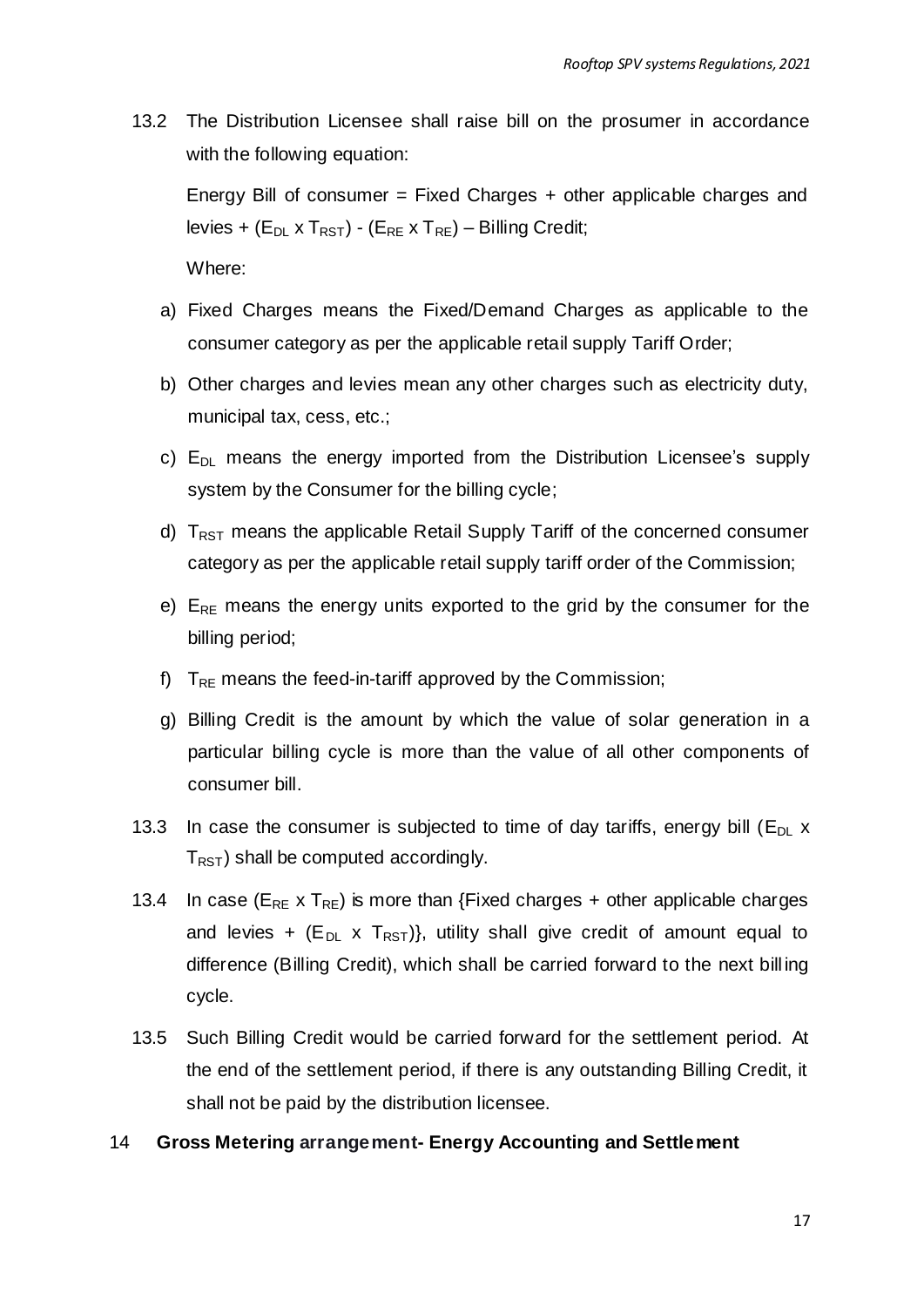The energy consumed by the consumer during the billing cycle shall be billed at the retail tariff applicable for the relevant category as determined by the Commission in the tariff order whereas energy generated during the billing cycle shall be billed at feed-in-tariff approved by the Commission.

#### **15 Energy Accounting during meter defect/failure/burnt**

- 15.1 In case of defective/failure/burnt condition of any meter, the prosumer shall report the failure to the Distribution Licensee
- 15.2 Distribution Licensee shall replace the meter as specified in the Supply Code, 2014.
- 15.3 The electricity generated by the Rooftop SPV system during the period in which the meter is defective shall be determined based on the readings of the Check Meter:

Provided that if the Check Meter is not installed, then the electricity generated shall be considered equal to the average monthly generation in the last one year or corresponding period of last year

15.4 The consumption of the Consumer during the period in which the Consumer meter or Net Meter is defective shall be determined as specified in the Supply Code, 2014.

## **16. Eligibility to Participate under Renewable Energy Certificate (REC) Mechanism**

The eligibility for issuance of renewable energy certificate shall be as per the eligibility criteria specified under Central Electricity Regulatory Commission (Terms and Conditions for recognition and issuance of Renewable Energy Certificate for Renewable Energy Generation) Regulations, 2010, as amended from time to time.

## **17. Renewable Purchase Obligation**

The quantum of Solar generation, as recorded by the Generation Meter, by eligible consumer, who is not defined as obligated entity, from the rooftop solar system shall qualify towards compliance of Renewable Purchase Obligation (RPO) for the distribution licensee.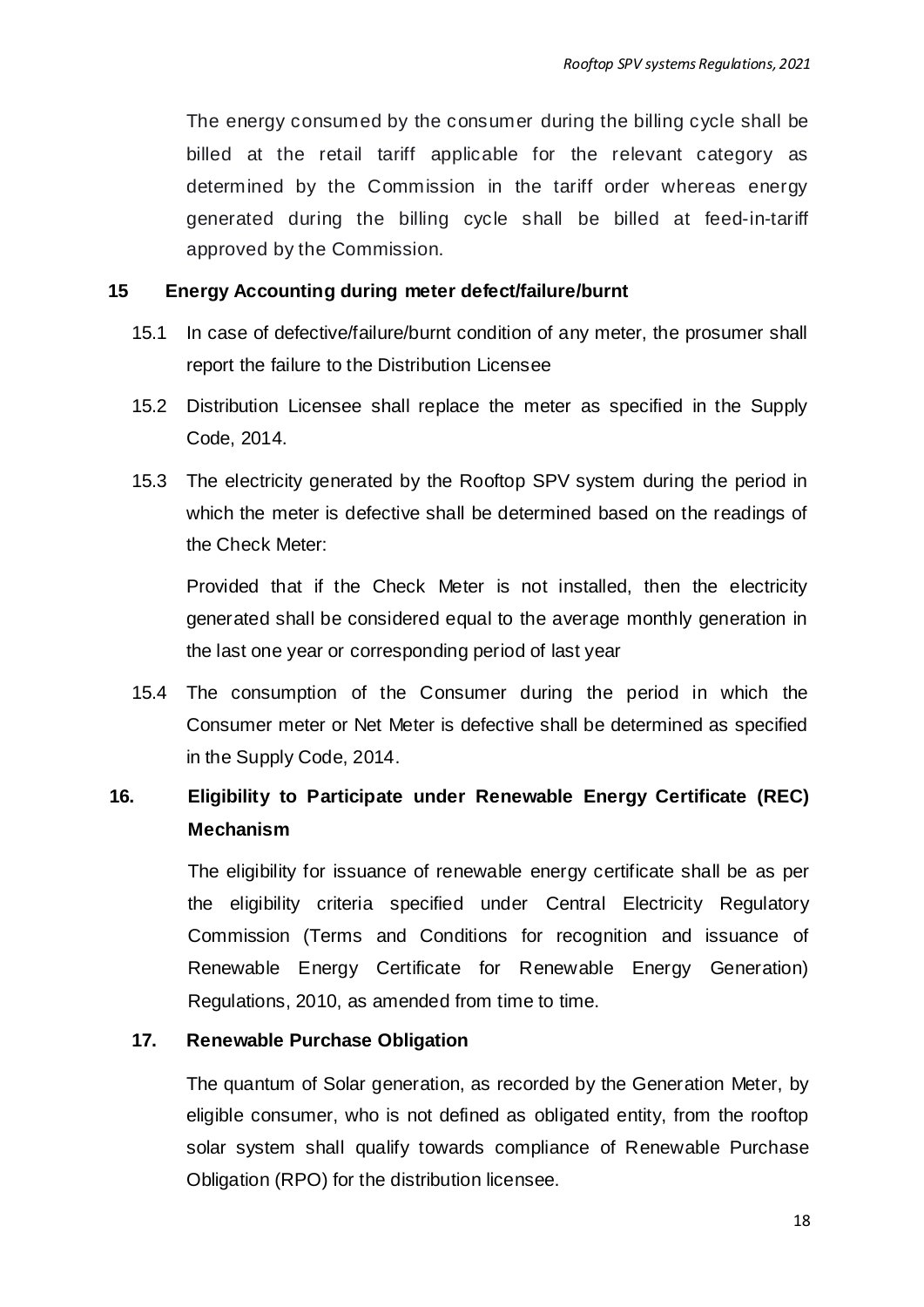Provided that in case the Rooftop SPV system is set up by an obligated entity, entire solar energy generated by these Rooftop SPV systems shall be accounted for RPO compliance by the obligated entity.

#### **18. Penalty or Compensation**

In case of failure to meet timelines prescribed under these Regulations, the distribution licensee shall take approval from the Commission in specific cases along with justification for the same. In case of any delay on the part of distribution licensee without any just cause, the Licensee shall be liable to pay compensation to the consumer @ Rs. 500 per day for each day of delay for SPV systems not exceeding 10 kWp. For SPV systems exceeding 10 kWp, the compensation shall be Rs. 50 per kWp for each day of delay subject to maximum of Rs. 2000 for each day of delay.

## **19. Dispute Resolution Mechanism**

In case of any monetary and/or non-monetary dispute with the Distribution Licensee, the prosumer shall have recourse, to the mechanism specified in PSERC (Forum and Ombudsman) Regulations, 2016, as amended from time to time

#### **20. Termination of agreement**

- 20.1 The eligible consumer may terminate the agreement at any time by giving 30 days prior written notice to the licensee.
- 20.2 If an eligible consumer breaches any term of the agreement and does not remedy the breach within 30 days of receipt of written notice from the distribution licensee of the breach or any other valid reason to be recorded in writing, the distribution licensee may terminate the agreement through a speaking order without any further notice.
- 20.3 Eligible consumer, upon termination of the agreement, shall disconnect forthwith the photovoltaic system from licensee's distribution system.

#### **21. Power to issue Practice directions**